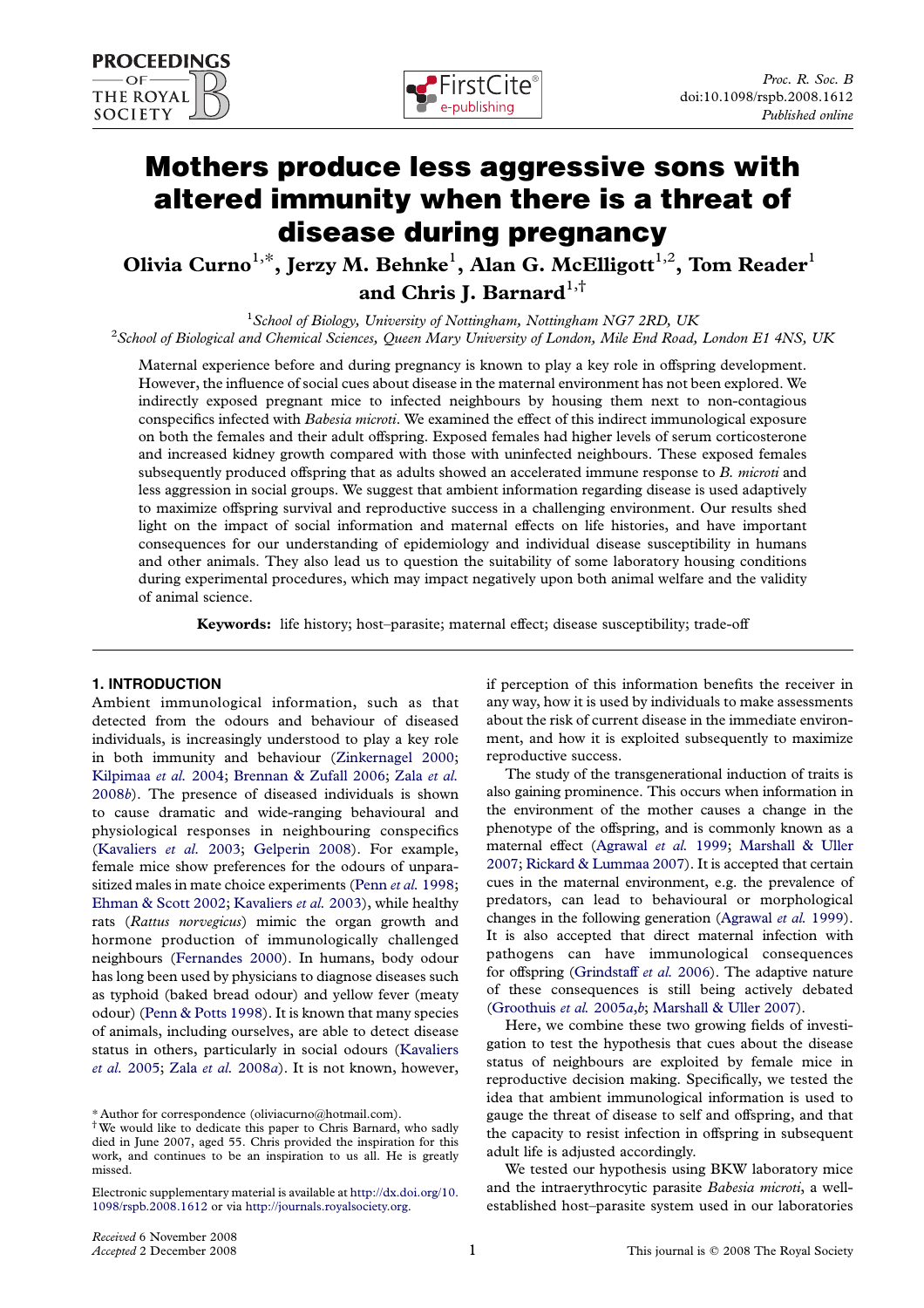

Figure 1. Partitioned cages used during stimulus phase. Dams were housed on one side of the divided cage, separated from stimulus males by a perforated Perspex partition.

([Barnard](#page-6-0) et al. 2005; [Barnard & Behnke 2006](#page-6-0)). Babesia species are tick-borne haemoprotozoan parasites that infect virtually all mammalian species, with significant economic consequences in domestic animals and human health implications [\(Kjemtrup & Conrad 2000](#page-7-0); Kim [et al.](#page-7-0) [2007](#page-7-0)). In mice, B. microti induces high but transient parasitaemias, which are quickly cleared (clearance beginning approx. 10 days after infection; [Homer](#page-6-0) et al. [2000](#page-6-0)). Antibodies can block B. microti sporozoites from invading erythrocytes shortly following infection. If this fails, natural killer cells and macrophages act to limit the extent of parasitaemia, by production of gammainterferon (IFN- $\gamma$ ), tumour necrosis factor-alpha (TNF-a), nitrous oxide (NO) and reactive oxygen species ([Homer](#page-6-0) et al. 2000). There is also suggested involvement of the recently discovered MetHb-pseudoperoxidase pathway ([Bogdan 2007;](#page-6-0) Jiang et al. [2007\)](#page-6-0). Ultimately, a resolution stage begins, with parasitaemia levels peaking and then rapidly declining due to the action of  $CD4+T$ cells and IFN- $\gamma$  ([Igarashi](#page-6-0) et al. 1999; [Homer](#page-6-0) et al. 2000). Following primary infection, mice are protected against future infection by the action of  $CD4+T$  cells and IFN- $\gamma$ , with little or no requirement for B-cells or antibodies ([Igarashi](#page-6-0) et al. 1999).

Our experiment involved housing pre-mated dams, opposite groups of stimulus males (figure 1), which had either been infected with B. microti, or subject to one of four control treatments. We used partitioned cages that were designed such that the dams could receive auditory, visual and olfactory information from their neighbours, but had no direct contact with them beyond potentially touching whiskers. Direct transmission of B. microti to our

dams could not occur as it is dependent on a tick vector [\(Randolph 1991](#page-7-0)), which was absent, or direct exchange of blood, which was not possible. To test our hypothesis, we examined the effect of experimental treatment on maternal physiology and behaviour, and then adult offspring social behaviour and immune response to disease challenge.

# 2. MATERIAL AND METHODS

## (a) Mice and housing

The subjects were 300 mice of the BKW strain (supplied by B & K Universal Ltd, Hull, UK). This number comprised 50 subject dams (seven weeks old); 200 stimulus males (three to five weeks old); and 50 sire males (nine weeks old). We kept subjects in standard polypropylene cages  $(48 \times 15 \times 13 \text{ cm})$ : model M3, North Kent Plastics, UK) except during the stimulus phase of the experiment when stimulus male groups and subject females each had one-half of a large divided cage (figure 1;  $28 \times 45 \times 13$  cm: model MB1, adapted specifically for this experiment). All cages and cage sections contained wood shavings as a floor substrate, a cotton nestlet for bedding material and a cardboard tube. Subjects had ad libitum access to standard laboratory rodent food pellets and water. Room temperature was maintained between 20 and 22*8*C and humidity between 45 and 55 per cent. All animals were maintained under a 12 : 12 h reversed light : dark cycle with lights on at 20.00 h, and illuminated by a dim red light during the dark cycle to facilitate observations.

#### (b) Mating

We introduced dams to the home cages of randomly allocated single-housed sire males, and kept them in these pairs for 6 days. This method was used to minimize sire–dam aggression, and maximize likelihood of impregnation ([Koyama 2004\)](#page-7-0), while still leaving sufficient gestation time for the stimulus phase.

### (c) Stimulus phase

Following the mating phase, we separated each dam from her sire and rehoused her in a divided cage. The divided cage also housed four stimulus males, from which she was separated by a clear perforated Perspex partition. Stimulus males had been equally, randomly divided into five treatment groups. Each group contained 40 subject males: (A) Babesia treatment: infection with  $5 \times 10^7$  red blood cells harbouring B. microti (infection treatment); (B) Sham Babesia: sham infection of B. microti, comprising only the vehicle used to suspend erythrocytes in treatment A (infection vehicle control treatment); (C) SRBC treatment: inoculation with  $5 \times 10^7$ sheep red blood cells (immune activity treatment); (D) sham SRBC: sham inoculation of SRBCs, comprising only the vehicle used to suspend the SRBCs (immune activity vehicle control treatment); (E) complete control: no treatment (unmanipulated control). Immediately following treatment, stimulus males were housed in within-treatment groups of four on one side the divided cages. Multiple stimulus males per dam were used to standardize the stimulus exposure to each dam (i.e. to minimize the effects of variance among males). Four stimulus males would allow for this standardization, without increasing the risk of inter-male aggression (high in groups of two or three) or causing overcrowding ([Sherwin 2002;](#page-7-0) [Van Loo](#page-7-0) et al. 2003). Subject dams were divided into one of five indirect exposure groups, with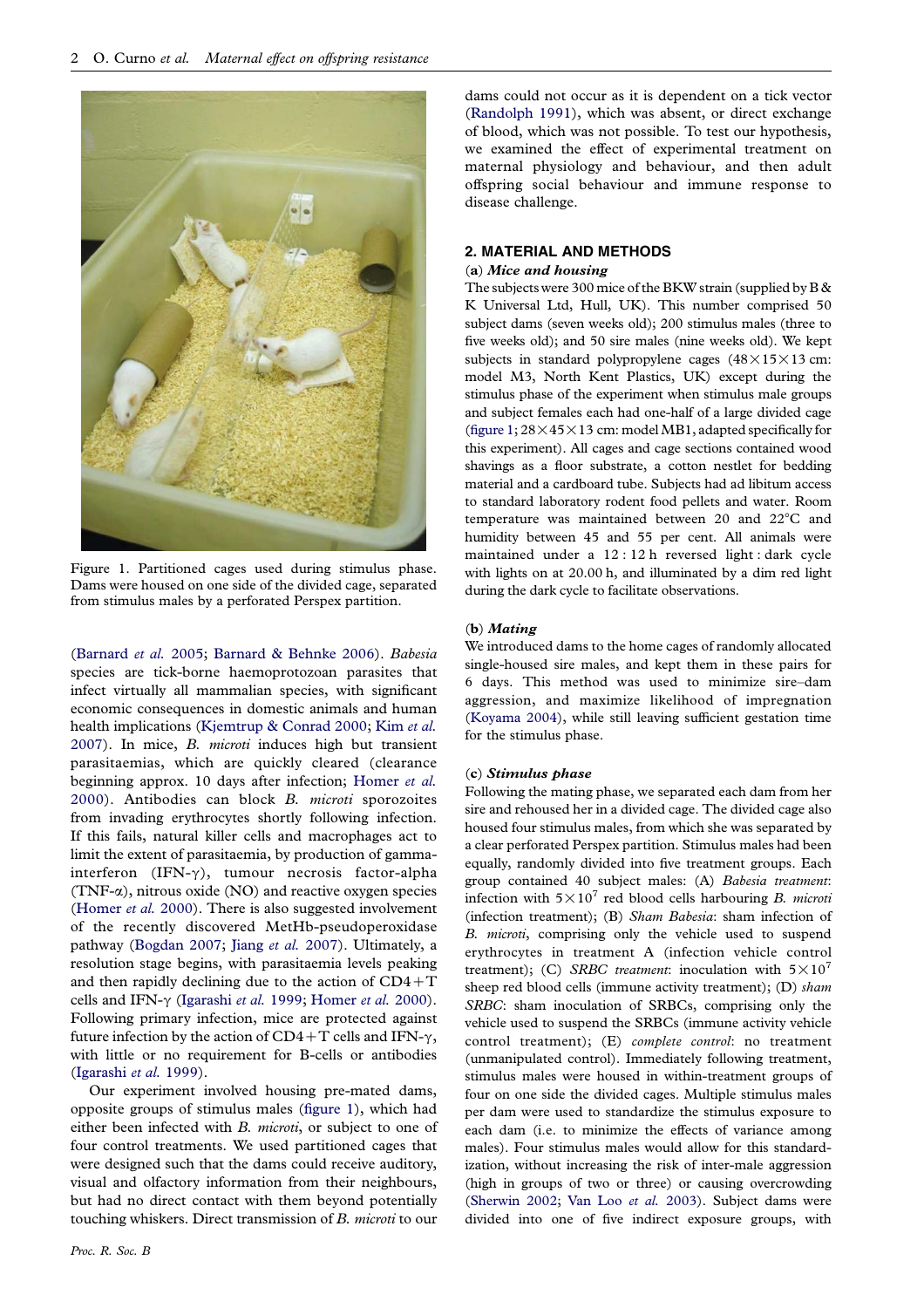10 females per group. We kept dams in this stimulus phase for 10 days. At the end of the stimulus phase, we transferred the dams to a new clean cage to give birth.

## (d) Pre-weaning phase

At 11 days of age, all pups were sexed and each litter was reduced to four males (three males in the case of three litters that had only three males each). This was to enable manageable sample sizes for individual observations both pre-weaning and in subsequent phases. Male pups were chosen because previous work has shown important dominance–resistance trade-offs in male mice (Barnard et al. [1997](#page-6-0)a,[b](#page-6-0), [1998](#page-6-0)). A total of 145 male pups were included in the following stages of the experiment, from 37 females (13 dams did not become pregnant in the mating phase, but the likelihood of becoming pregnant was not affected by treatment ( $\chi^2$ -test:  $X^2 = 1.663$ ,  $n = 50$ ,  $p = 0.197$ )). We marked the male pups in an individually distinctive pattern using black eyelash dye (Colorsport, Brodie and Stone Plc, London, UK). At 24 days of age, all mothers were removed from litters, and pups (subject males) were left in their fraternal groups until 50 days old.

## (e) Social grouping and single housing phases

At 50 days of age, all subject males were separated from their siblings. Approximately two-thirds of the subject males (88 mice) were rehoused with three novel males from the same treatment group, with whom they were allowed to establish dominance hierarchies. Continuous behavioural observations totalling 175 min (10 or 15 min per day) per group were carried out over the following 16 days. All observations were carried out during the active dark cycle of the day, at regular intervals between 0800 and 1900 h. Various social interactions were recorded, including the number of attacks, mounts and aggressive allogrooms, in order to determine social rank within these groups. The remaining third (57 mice) were housed singly to act as a nonsocialized treatment. No effect of socializing treatment on infection profile was found (repeated-measures general linear model, GLM:  $F_{5,134} = 0.612$ ,  $p=0.691$ ; PC1 score GLM:  $F_{1,143}=0.364$ ,  $p=0.547$ ), so data from socially and singly housed males were pooled in subsequent analysis. At the end of this phase, all males were removed and housed singly in new clean cages.

# (f ) Infection phase

At 70 days of age all of the adult offspring, all now housed singly, were injected with  $5 \times 10^7$  red blood cells infected with B. microti. The time course of the infection was closely monitored by taking blood samples every other day until clearance. No other infection or immune challenge was given to the adult offspring.

# (g) Technical procedures

All inoculations, infections and sham manipulations involved a single intra-peritoneal injection of 200  $\mu$ l Hanks' solution, containing the appropriate inoculants. Stimulus treatment group E received no injection. All monitoring, sampling and handling for stimulus treatments A and C were repeated accordingly in sham treatments B, D and E. Sham infection and inoculation involved the introduction of Hanks' solution only. All subject males were infected in a random order with  $5 \times 10^7$  infected red blood cells of Babesia. The King's 67 strain of B. microti was used throughout, and frozen stock was first passaged five times in BKW mice before being used on stimulus or subject males.

To monitor Babesia infection, a peripheral tail vein was nicked and a single drop of blood was transferred to a glass microscope slide every other day during the infection. The drop was immediately smeared to give monolayer of erythrocytes, then fixed and stained. For staining, fixed slides were placed in a solution of one part Giemsa stain to three parts Sorenson's buffer for 40 min, before rinsing in Sorenson's buffer and drying in air. Larger blood samples  $(50 \mu l)$  were also collected in heparinized haematocrit tubes, on no more than three occasions per animal, and never twice within a two-week period. Dams were sampled at the start and end of the stimulus phase. Offspring had  $50 \mu l$  blood samples taken at weaning, prior to and at the end of social grouping. An additional blood sample was taken from all animals during autopsy.

The larger blood samples were assayed for testosterone (males only), corticosterone and total IgG (used as a bystander measure of immunocompetence; [Barnard](#page-6-0) et al. [1996](#page-6-0)) using kits or reagents supplied by IDS Ltd, Tyne and Wear, UK (testosterone); R & D Systems Europe Ltd, Abington, UK (corticosterone); and Universal Biological, Cambridge, UK (IgG). All plates were processed using MICRO PLATE MANAGER v. 5.2. In all cases, blood samples were anonymized and analysed in a random order, so that it was not possible for investigators to know the treatment group or relatedness of individual samples. In a number of cases, limited serum volumes precluded reliable estimates for all three serum factors at all time points from certain individuals. As a consequence, sample sizes of some analyses vary.

Autopsies were conducted in random order on subject males between the ages of 90 and 100 days, and on dams following weaning, when dams were approximately 100 days old. Autopsy involved the removal and weighing of the thymus, heart, spleen, left and right kidneys, left and right adrenal glands (males and females), uterus (females), left and right testes, seminiferous tubules and left and right preputial glands (males).

# (h) Statistical analysis

Analysis was carried out using SPSS 15 (SPSS Inc., Chicago, IL, USA). Alpha was set at 0.05 and all tests were two-tailed. All analyses were based on pooled control treatment groups B–E as no significant differences were found between these groups (see the electronic supplementary material). Where appropriate, values were nested within dam (which was included as a random factor), or averaged per dam to avoid within-litter pseudoreplication. Principal components analysis conducted on five correlated variables describing individual infection profiles generated a principal component (PC1) with an eigenvalue of 2.652. Individual scores for this first component were then used in further analysis. Where appropriate, body mass was fitted as a covariate. As mentioned above, limited serum volumes precluded reliable estimates of serum factors for certain individuals. As a consequence, sample sizes and degrees of freedom vary for some analyses. A priori power tests were conducted to determine minimum sample sizes necessary to detect treatment effects in order to minimize animal use.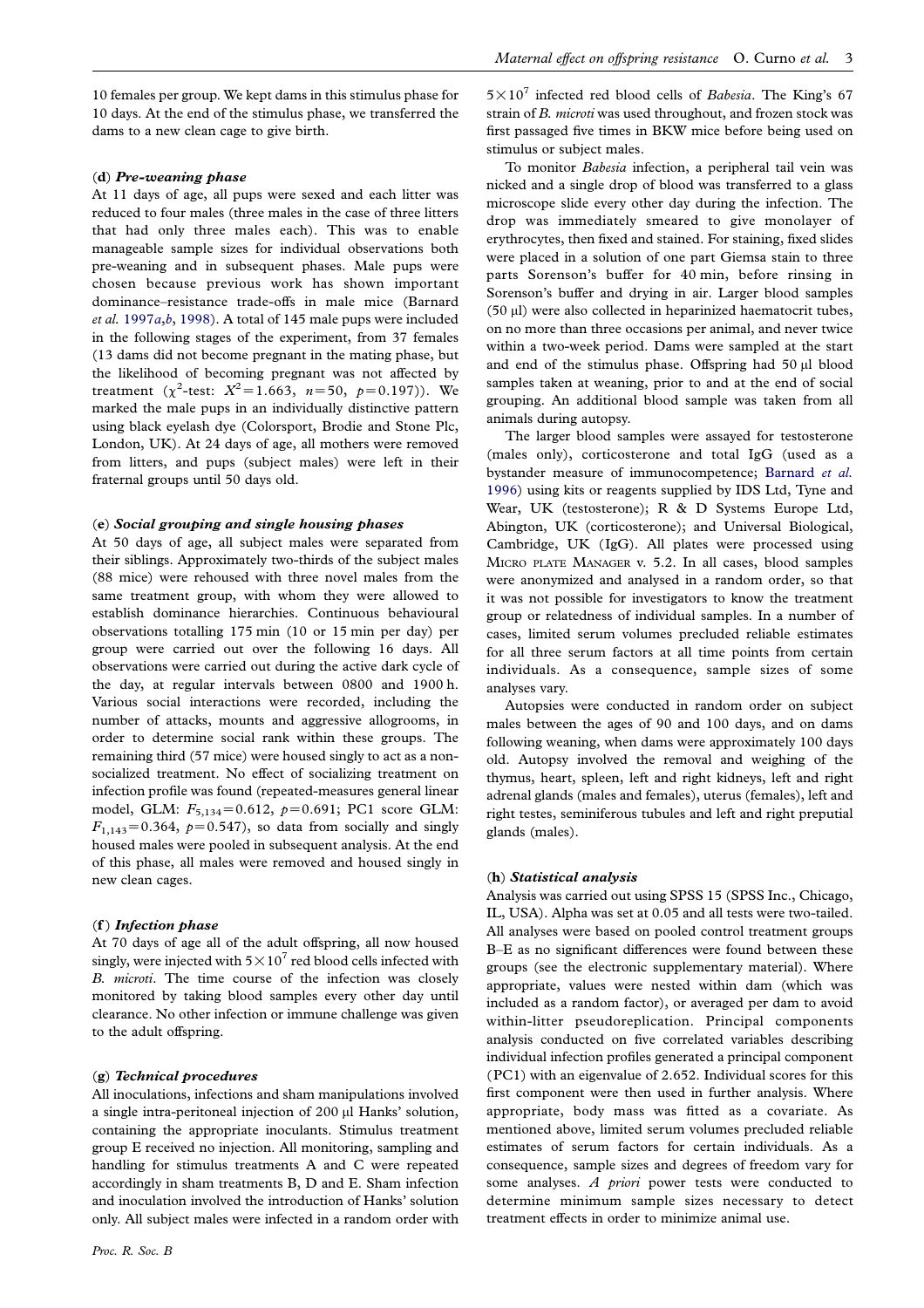

Figure 2. Treatment effects on dam physiology and offspring behaviour. Differences between dams that had shared partitioned cages with males infected with B. microti and those that shared with control males in  $(a)$  change in dam corticosterone across stimulus phase ( $n=23$  dams), (b) weight of both the kidneys of dams at autopsy  $(n=37)$ , and  $(c)$  adult offspring aggression, measured as the total observed acts in novel social groups ( $n=88$  male offspring from 37 dams). Error bars represent  $+1$  standard error (s.e.).

# 3. RESULTS

During the stimulus phase, we found that the pregnant dams housed opposite infected males (Babesia treatment) had blood serum levels of corticosterone twice the values recorded from dams housed opposite control males (absolute corticosterone following stimulus phase, GLM:  $F_{1,20}$ =4.897, p=0.039; change in corticosterone over the stimulus phase: figure 2a, GLM:  $F_{1,20} = 4.931, p = 0.038$ . Also, dams from the Babesia treatment had kidneys that were 8 per cent larger at autopsy than those of dams in control treatments (figure 2b, GLM:  $F_{1,34} = 9.391$ ,  $p=0.004$ ). There was no effect of treatment on dam IgG (repeated-measures GLM:  $F_{2,33} = 0.819$ ,  $p = 0.494$ ) or spleen size (GLM:  $F_{1,34} = 1.537$ ,  $p = 0.224$ ).

Following the stimulus phase, all dams were transferred to new clean cages to give birth. There was no effect of treatment on litter size at birth  $(F_{1,35}=0.612, p=0.439)$ or litter sex ratio  $(F_{1,35}=0.837, p=0.367)$ . At 11 days of age, all litters were standardized to four males. When re-housed with novel males as adults, offspring from Babesia-treatment dams were significantly less aggressive than those from dams in control treatments (figure 2c, GLM:  $F_{1,42}$ = 5.508,  $p$ = 0.024). While testosterone levels in offspring did predictably ([Barnard](#page-6-0) et al. 1994) correlate with aggression (Pearson's correlation:  $n=86$ ,  $r=0.295$ )  $p=0.006$ , experimental treatment was not found to have a significant effect on this hormone (repeated-measures GLM:  $F_{3,33} = 1.708$ ,  $p=0.184$ ). There was no effect of treatment on offspring IgG (repeated-measures GLM:  $F_{3,33}$ =1.021,  $p$ =0.397).

Finally, all offspring were rehoused singly into new clean cages, and infected with B. microti. Offspring from Babesia-treatment dams showed a different response to disease across the period of infection [\(figure 3](#page-4-0)a; repeatedmeasures GLM:  $F_{5,30}$  = 2.612,  $p$  = 0.045). This difference reflected an accelerated time course of infection, with offspring from Babesia-treatment dams showing earlier onset, peak and clearance of infection than offspring from control dams ([table 1](#page-4-0); [figure 3](#page-4-0)b, GLM:  $F_{1,34}$ = 4.314,  $p=0.045$ ).

#### 4. DISCUSSION

We found that the pregnant dams housed in partitioned cages opposite infected conspecifics were able to detect the effects of infection in those individuals. This information caused physiological changes (elevated levels of serum corticosterone and increased kidney size) in these indirectly challenged dams. Treatment also led to changes in the adult behaviour of sons, with those that had developed in mothers exposed to ambient cues indicating threat of disease showing lower levels of aggression as adults. Most importantly, these sons then showed a different response to infection with B. microti, peaking and clearing infection earlier than individuals that had developed in mothers that did not have diseased neighbours.

Corticosterone is the primary glucocorticoid found in rats and mice, and is homologous to cortisol in humans and many other mammals ([Edwards & Burnham 2001](#page-6-0)). Elevated levels of glucocorticoid reflect physiological changes associated with stressful stimuli ([De Kloet](#page-6-0) et al. [2005](#page-6-0)), including social information about distress [\(Boissy](#page-6-0) et al. [1998\)](#page-6-0) and immune responses [\(Fernandes 2000\)](#page-6-0) in conspecifics. Therefore, the patterns seen here are consistent with the conclusion that the females had detected disease in neighbours. This detection did not appear to illicit an immune response in the Babesiatreatment dams (there was no effect on IgG production or spleen growth). The unusual kidney growth seen is difficult to explain, but may be the result of the kidney's proximity to the adrenal gland, which was overacting to produce high levels of corticosterone in these females. We did not see any corresponding behavioural indicators of stress in the behaviour of the dams during the stimulus phase (see the electronic supplementary material) and no aversive or avoidance behaviours were observed (O. Curno 2006, personal observation).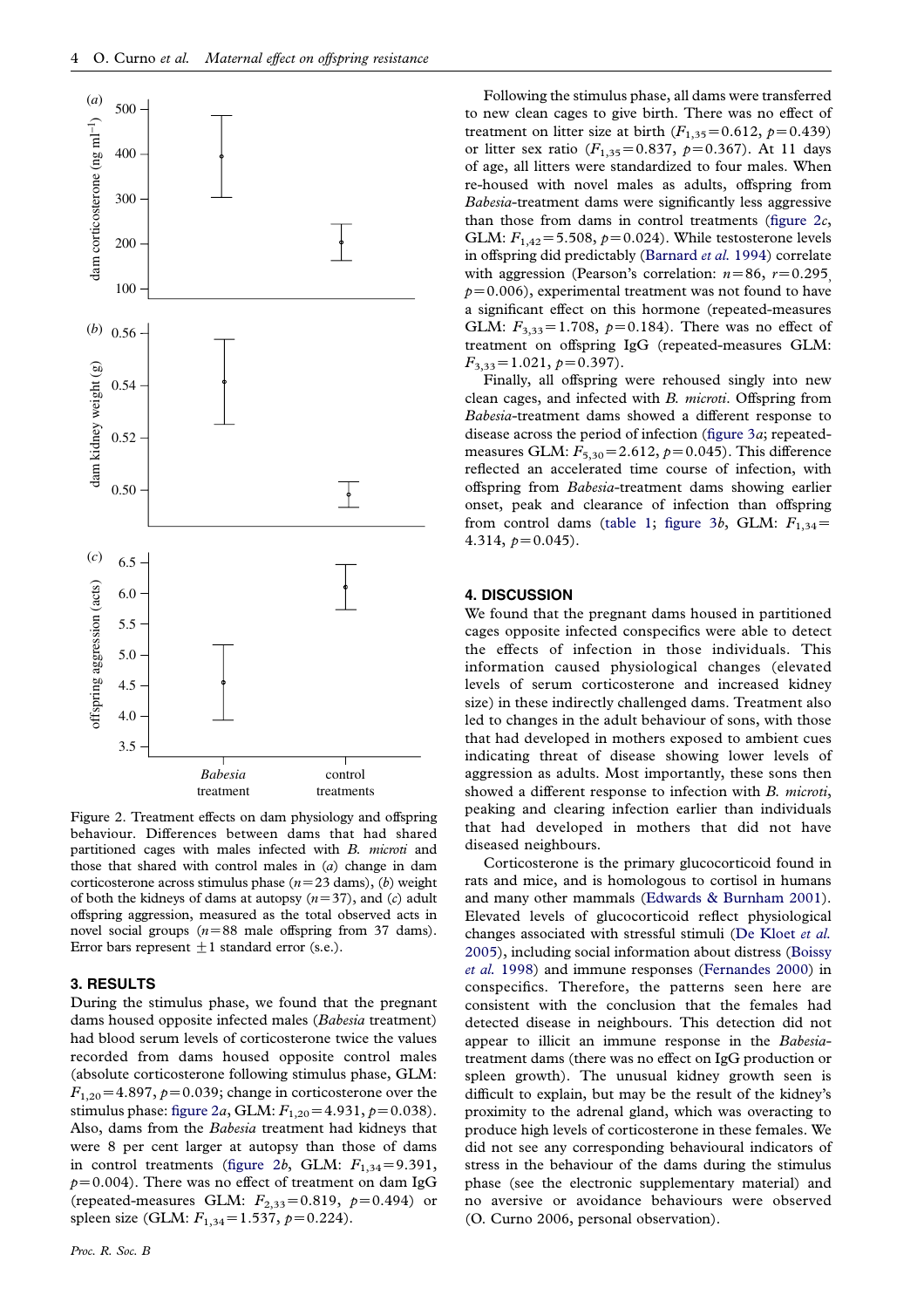<span id="page-4-0"></span>

Figure 3. Treatment effects on adult offspring infection profiles. (a) The time course of infection with B. microti in adult offspring of dams exposed during pregnancy to infected (red dashed line) or control (blue solid line) males. (b) Scores for the first component (PC1) extracted by principal components analysis of five characteristics of the infection profile for offspring from (a) Babesia- and (b) controltreatment dams (see table 1: high positive scores reflect later onset, peak and clearance of infection;  $n=145$  male offspring from 37 dams). Error bars represent  $\pm 1$  (s.e.).

As the females in this study were exposed to auditory, behavioural, visual and olfactory information about their neighbours, a number of cues may have been used to detect disease in the stimulus males. There is no known effect of infectious disease on mouse vocalizations, but with increasing understanding of the complexity of mouse 'song' [\(Holy & Guo 2005](#page-6-0)) such a relationship may emerge, and may have provided an indicator for dams in this experiment. Behavioural cues may also have played a role, but B. microti at the inoculation levels we used has few recorded effects on host behaviour ([Barnard](#page-6-0) et al. 1996), and we found no differences in the behaviour between infected and uninfected stimulus males (see the electronic supplementary material). The eyes and ears of laboratory mice become marginally paler at peak infection due to mild anaemia [\(Homer](#page-6-0) et al. 2000), but it is unlikely that this would have been an important cue given the

Table 1. Principal component analysis of infection profile, showing loadings derived from analysis of the time course of the infection. Scores for different treatments are shown in figure 3b.

| component 1                                              |          |
|----------------------------------------------------------|----------|
| eigenvalue                                               | 2.652    |
| percentage of variance                                   | 53.032   |
| loadings                                                 |          |
| day of onset of infection <sup>a</sup>                   | 0.943    |
| day of peak of infection                                 | 0.921    |
| duration of infection (onset to clearance) <sup>b</sup>  | 0.724    |
| time to clearance (from inoculation)                     | $-0.454$ |
| infection level at the first clearance in the population | 0.428    |

<sup>a</sup>Onset measured as the day on which infected red blood cells were first seen in blood smears.

<sup>b</sup> Clearance measured as the first day on which no red blood cells were infected following an infection peak.

poor eyesight of albino mice. Disease status is perhaps most likely to have been assessed via olfactory cues ([Gelperin 2008\)](#page-6-0).

In experiments in which only urine was offered to subjects, mice were able to detect infection in con-specifics [\(Penn & Potts 1998;](#page-7-0) Penn et al. [1998;](#page-7-0) [Kavaliers](#page-6-0) [et al.](#page-6-0) 2003). The underlying mechanism is currently unknown, but there are various hypotheses. Infections can change the composition of commensal microbes that play an important role in individual odour ([Penn & Potts](#page-7-0) [1998;](#page-7-0) [Hurst](#page-6-0) et al. 2001). Infection also leads to increased expression of MHC molecules (influencing the concentration of volatile acids in the urine) and changes the concentration of excreted endocrine byproducts [\(Penn & Potts 1998](#page-7-0)). Antigens, antibodies and elevated levels of NO have been found in the urine of malaria patients (a similar intraerythrocytic parasite to Babesia) [\(Rodriguez-del Valle](#page-7-0) et al. 1991; [Anstey](#page-6-0) et al. [1996](#page-6-0)). In our study, females may have also detected components of the parasites shed in the faeces, or subtle changes in the stimulus males' behaviour that we were not able to detect. Thus, the females in this study had access to a broad range of social information with which they could determine the disease status of their neighbours, with important consequences for their own physiology and ultimately the development of their male offspring.

Male offspring that developed in the Babesia-treatment environment were less aggressive as adults. Pre- and post-natal maternal corticosterone levels have been shown to affect the behaviour of offspring as adults via in utero exposure through the blood or post partum through milk ([Edwards & Burnham 2001\)](#page-6-0). Improved learning, reduced anxiety, sleep disturbances, enhanced fear, reduced social interactions and decreased exploratory behaviour have all been found as a result of endogenously or exogenously elevated corticosterone (or cortisol) [\(Edwards & Burnham](#page-6-0) [2001](#page-6-0)) during development. In humans, maternal stress during pregnancy is associated with a range of physical and behavioural effects in children and adult offspring ([Edwards & Burnham 2001;](#page-6-0) [Gluckman](#page-6-0) et al. 2005; [Rickard & Lummaa 2007\)](#page-7-0). Maternal stress during pregnancy may affect offspring development through an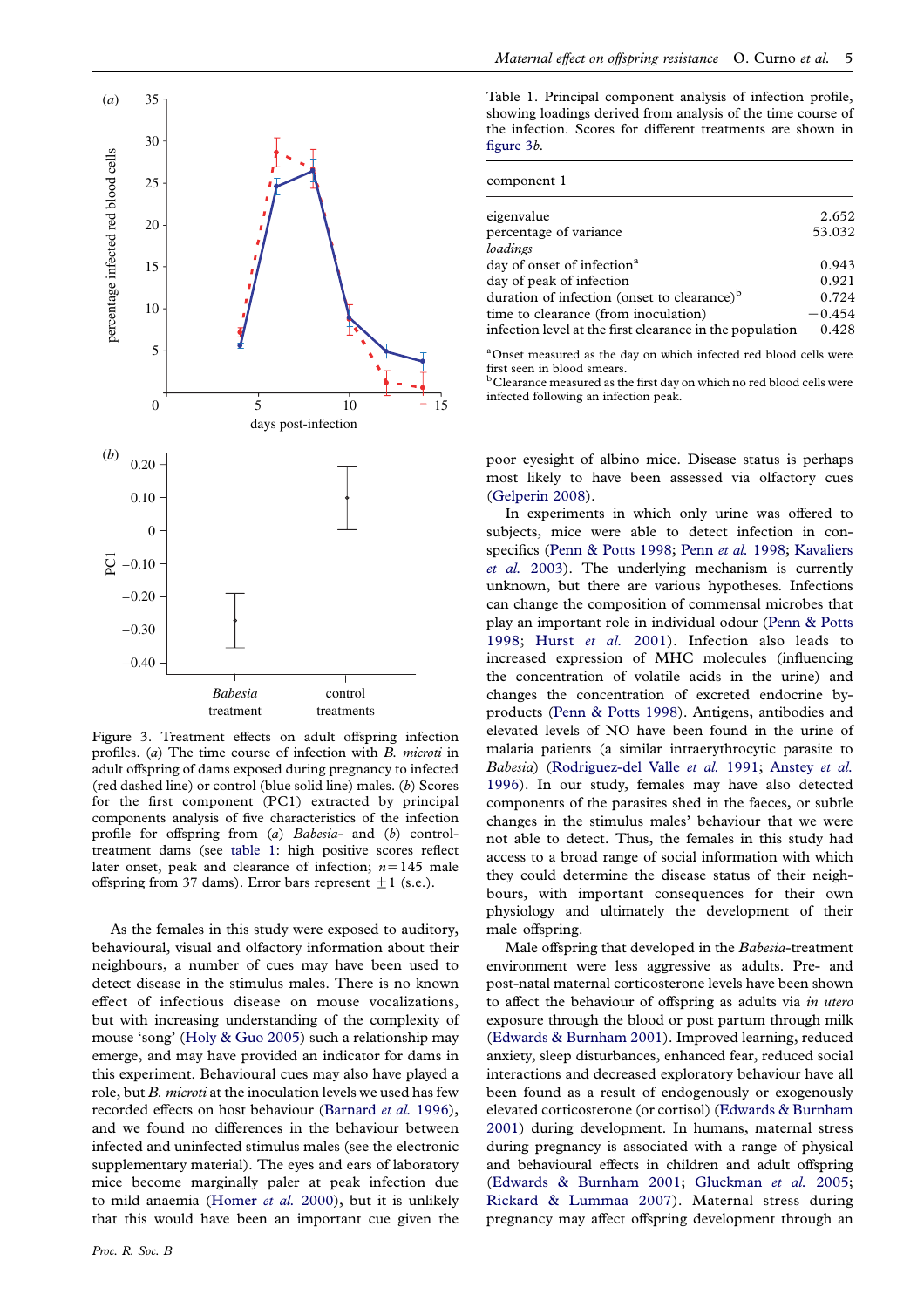effect on foetal hormone production. Maternal stress has been shown to reduce the normal testosterone surge during development in male rat foetuses with downstream effects on adult male sexual behaviour ([Pollard &](#page-7-0) [Dyer 1985;](#page-7-0) [Ward](#page-7-0) et al. 2003). It is therefore possible that the behavioural changes found here among the adult offspring of Babesia-treatment mothers were mediated by maternal corticosterone through foetal testosterone modulation. Interestingly, other studies have also found that offspring behavioural changes due to maternal stress are not evident before weaning in either the mother or offspring, but emerge later when the offspring reaches adulthood [\(Casolini](#page-6-0) et al. 1997), as was the case in our study (see the electronic supplementary material).

Aggression in adult mice is associated with social dominance, territory acquisition and maintenance, and consequently increased access to mating opportunities ([Barnard](#page-6-0) et al. 1994; [Meagher](#page-7-0) et al. 2000; [Waterman](#page-7-0) [2007](#page-7-0)). However, there is evidence that the benefits of aggressive behaviour are counterbalanced by costs associa-ted with reduced resistance to disease ([Barnard](#page-6-0) et al. 1994; [Whitacre 2001;](#page-7-0) Zala [et al.](#page-7-0) 2008b). In our study, male offspring that developed in a Babesia-treatment environment showed both accelerated response to infection (particularly an accelerated resolution phase; [figure 3](#page-4-0)), and reduced aggression in novel social groups. Our results thus support the existence of a trade-off between social dominance and disease resistance. Evidence from other studies strongly implicates testosterone in the mediation of dominance–resistance trade-offs ([Folstad & Karter 1992;](#page-6-0) [Barnard](#page-6-0) et al. 1994; [Whitacre 2001](#page-7-0); [Decristophoris](#page-6-0) et al. [2007](#page-6-0)). Of particular relevance in the context of our study, testosterone is known to interact with  $CD4+T\text{-cells}$ ([Roberts](#page-7-0) et al. 2001), which are important for the resolution phase of B. microti infection ([Homer](#page-6-0) et al. [2000](#page-6-0)). However, as we were not able to detect a significant effect of treatment on testosterone levels (see the electronic supplementary material), we cannot confirm a direct role for this hormone in the trade-off that we appear to have observed. Nevertheless, our results do point to a role for maternal corticosterone in the response to exposure to diseased conspecifics. Elevated levels of corticosterone may have led to the observed decrease in costly aggressive behaviour and the altered immune response seen in the male Babesia-treatment offspring. These results are consistent with evidence from the literature on birds, where maternal hormones are increasingly recognized to be one of the most important factors mediating transgenerational immune priming ([Tschirren](#page-7-0) et al. 2004; [Groothuis](#page-6-0) et al. 2005b; Müller et al. [2005](#page-7-0)).

We suggest that our study demonstrates adaptive investment in immunocompetence ([Manz](#page-7-0) et al. 2005; clearing infection sooner) in a situation where the imminent threat of infection has been perceived, possibly at the expense of investment in the acquisition of dominance. Our experimental design limits our ability to speculate on the specificity of the response we have observed, and it would be interesting to investigate in further experiments the extent to which exposure of mothers to infected conspecifics generates a more generalized altered sensitivity to all stressors or infections in their offspring. Whether general or specific, accelerated

clearance of infection would return individuals to a competitive ([Kilpimaa](#page-7-0) et al. 2004) and attractive [\(Hamilton & Zuk 1982;](#page-6-0) [Ehman & Scott 2002](#page-6-0)) state more quickly, and thus enable them to secure future mating opportunities. Such benefits could outweigh any costs associated with reduced social dominance in an environment, where the risk of disease is high. Alternatively, the responses seen may not have been a response by offspring to a threat of disease specifically, but a generalized adaptation of life-history strategy in the presence of maternal stress. Either way, we conclude that either dams (through strategic maternal investment; [Marshall & Uller 2007\)](#page-7-0) or offspring (through individual life-history 'decisions') responded adaptively to an ambient threat of infection in order to maximize the chances of offspring survival ([Hazel](#page-6-0) et al. 2000), and ultimately reproductive success.

To our knowledge, this study provides the first evidence for transgenerational regulation of immune response based on social information, and the implications of our findings are wide-reaching. These results are of great significance for our understanding of the role of parasites in the evolution of life histories [\(Virgin 2007](#page-7-0)), adding maternal perception of disease risk in the immediate environment to the factors potentially determining future social dominance, and related aspects of fitness, in offspring. Furthermore, the individual differences in disease susceptibility found within many species, including humans ([Bateson](#page-6-0) et al. 2004; [Rickard & Lummaa](#page-7-0) [2007](#page-7-0)), which are known to detect disease from the odours of others [\(Penn & Potts 1998\)](#page-7-0), might be explained in part by similar maternal effects ([Zinkernagel 2000](#page-7-0)). Through immunological maternal effects, individual decisions may have population-level consequences in the following generations ([Mitchell & Read 2005\)](#page-7-0), adding a new complexity to our understanding of epidemiological processes.

Moreover, our findings have implications for both animal welfare and the validity of scientific procedures. Most animal housing units enable some level of auditory and olfactory interaction between individuals. Here, we have shown that a measurable perception of disease in neighbouring conspecifics occurs, and elicits a stress response in the perceiver. Therefore, our results highlight the potential for substantial and unexpected effects of experimental design on animal welfare. Given this, we support the call for animal welfare sections in our publications (Würbel 2007) with the added suggestion that the welfare of bystanders, as well as experimental subjects, should be considered when planning experimental work. Finally, we begin to question the accuracy of considering co-housed 'control' animals as 'untreated' in scientific procedures, when in fact we have shown that they may respond in complex physiological and behavioural ways to ambient information from their treated neighbours. Further work to establish the mechanistic basis for our results, and the extent to which they can be generalized, is thus very desirable.

All the procedures were conducted under UK Home Office License and with approval from the appropriate government and university animal ethics committees (Animals (Scientific Procedures) Act: code of practice for the housing and care of animals used in scientific procedures, 1989).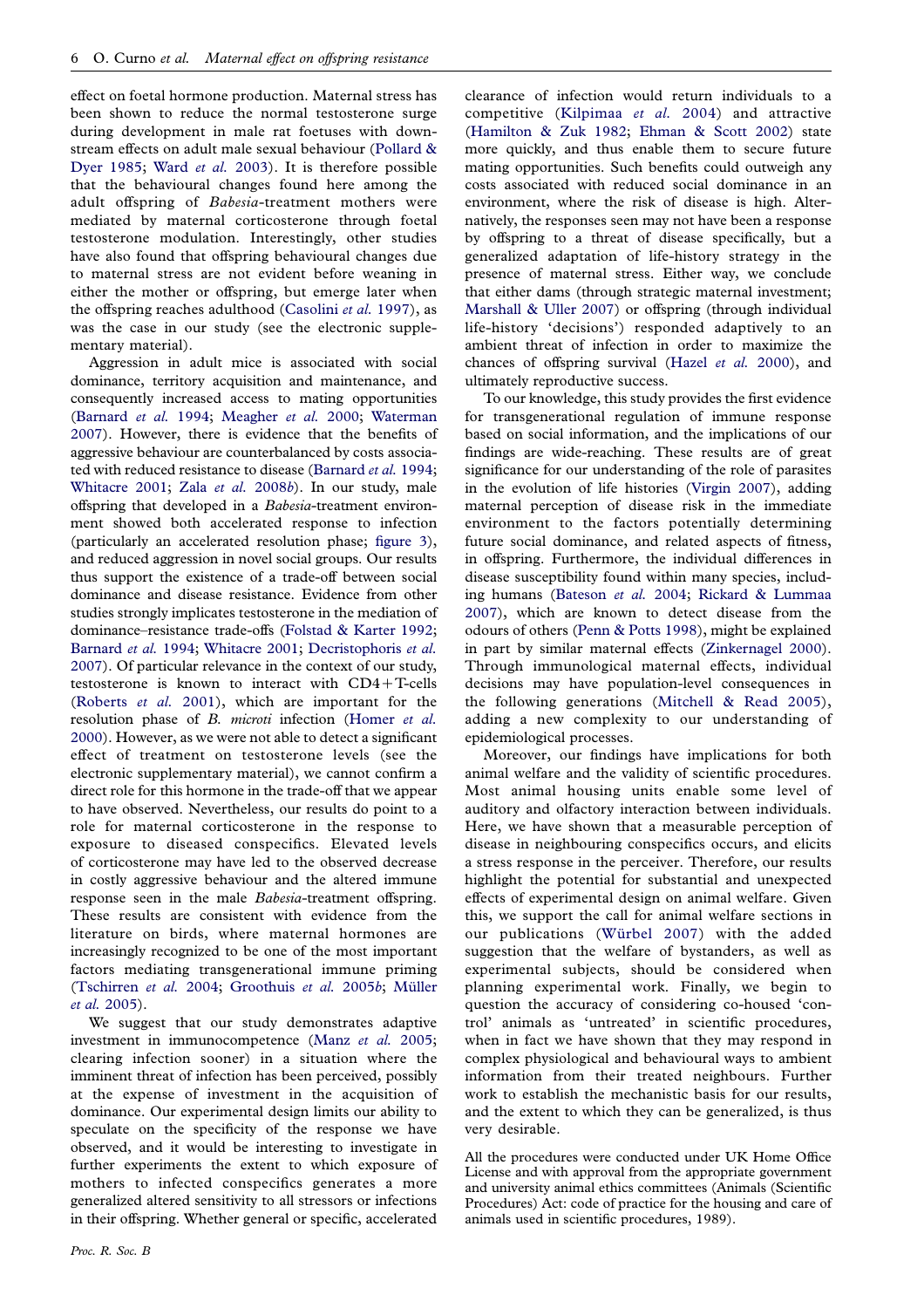<span id="page-6-0"></span>We thank J. Bielby, J. Bradley, J. Gibson, F. Gilbert and A. MacColl for support, advice and comments on the manuscript. We thank H. Travis and A. Lowe for their technical support. This work was supported by the BBSRC and the School of Biology, University of Nottingham.

### REFERENCES

- Agrawal, A. A., Laforsch, C. & Tollrian, R. 1999 Transgenerational induction of defences in animals and plants. Nature 401, 60–63. [\(doi:10.1038/43425\)](http://dx.doi.org/doi:10.1038/43425)
- Anstey, N. M. et al. 1996 Nitric oxide in Tanzanian children with malaria: inverse relationship between malaria severity and nitric oxide production/nitric oxide synthase type 2 expression. *J. Exp. Med.* 184, 557-567. ([doi:10.1084/jem.](http://dx.doi.org/doi:10.1084/jem.184.2.557) [184.2.557](http://dx.doi.org/doi:10.1084/jem.184.2.557))
- Barnard, C. J. & Behnke, J. M. 2006 Behaviour, life-history strategies and parasite infection in rodents. In Micromammals and macroparasites: from evolutionary ecology to management (eds S. S. Morand, B. Krasnov & R. Poulin), pp. 475–514. Tokyo, Japan: Springer-Verlag Publishing.
- Barnard, C. J., Behnke, J. M. & Sewell, J. 1994 Social behaviour and susceptibility to infection in house mice (Mus musculus): effects of group size, aggressive behaviour and status-related hormonal responses prior to infection on resistance to Babesia microti. Parasitology 108, 487–496.
- Barnard, C. J., Behnke, J. M. & Sewell, J. 1996 Environmental enrichment, immunocompetence, and resistance to Babesia microti in male mice. Physiol. Behav. 60, 1223–1231. [\(doi:10.1016/S0031-9384\(96\)00174-6\)](http://dx.doi.org/doi:10.1016/S0031-9384(96)00174-6)
- Barnard, C. J., Behnke, J. M., Gage, A. R., Brown, H. & Smithurst, P. R. 1997a Immunity costs and behavioural modulation in male laboratory mice (Mus musculus) exposed to the odours of females. Physiol. Behav. 62, 857–866. [\(doi:10.1016/S0031-9384\(97\)00249-7\)](http://dx.doi.org/doi:10.1016/S0031-9384(97)00249-7)
- Barnard, C. J., Behnke, J. M., Gage, A. R., Brown, H. & Smithurst, P. R. 1997b Modulation of behaviour and testosterone concentration in immunodepressed male laboratory mice (Mus musculus). Physiol. Behav. 61, 907–917. [\(doi:10.1016/S0031-9384\(97\)00011-5\)](http://dx.doi.org/doi:10.1016/S0031-9384(97)00011-5)
- Barnard, C. J., Behnke, J. M., Gage, A. R., Brown, H. & Smithurst, P. R. 1998 Maternal effects on the development of social rank and immunity trade-offs in male laboratory mice (Mus musculus). Proc. R. Soc. B 265, 2087–2093. [\(doi:10.1098/rspb.1998.0544\)](http://dx.doi.org/doi:10.1098/rspb.1998.0544)
- Barnard, C. J., Collins, S. A., Daisley, J. N. & Behnke, J. M. 2005 Maze performance and immunity costs in mice. Behaviour 142, 241–263. [\(doi:10.1163/15685390536](http://dx.doi.org/doi:10.1163/1568539053627686) [27686\)](http://dx.doi.org/doi:10.1163/1568539053627686)
- Bateson, P. et al. 2004 Developmental plasticity and human health. Nature 430, 419–421. [\(doi:10.1038/nature02725](http://dx.doi.org/doi:10.1038/nature02725))
- Bogdan, C. 2007 Oxidative burst without phagocytes: the role of respiratory proteins. Nat. Immunol. 8, 1029–1031. ([doi:10.1038/ni1007-1029\)](http://dx.doi.org/doi:10.1038/ni1007-1029)
- Boissy, A., Terlouw, C. & Le Neindre, P. 1998 Presence of cues from stressed conspecifics increases reactivity to aversive events in cattle: evidence for the existence of alarm substances in urine. Physiol. Behav. 63, 489–495. ([doi:10.1016/S0031-9384\(97\)00466-6\)](http://dx.doi.org/doi:10.1016/S0031-9384(97)00466-6)
- Brennan, P. A. & Zufall, F. 2006 Pheromonal communication in vertebrates. Nature 444, 308–315. ([doi:10.1038/](http://dx.doi.org/doi:10.1038/nature05404) [nature05404](http://dx.doi.org/doi:10.1038/nature05404))
- Casolini, P., Cigliana, G., Alema, G. S., Ruggieri, V., Angelucci, L. & Catalani, A. 1997 Effect of increased maternal corticosterone during lactation on hippocampal corticosteroid receptors, stress response and learning in offspring in the early stages of life. Neuroscience 79, 1005–1012. [\(doi:10.1016/S0306-4522\(96\)00668-9\)](http://dx.doi.org/doi:10.1016/S0306-4522(96)00668-9)
- De Kloet, E. R., Joels, M. & Holsboer, F. 2005 Stress and the brain: from adaptation to disease. Nat. Rev. Neurosci. 6, 463–475. [\(doi:10.1038/nrn1683\)](http://dx.doi.org/doi:10.1038/nrn1683)
- Decristophoris, P. M. A., von Hardenberg, A. & McElligott, A. G. 2007 Testosterone is positively related to the output of nematode eggs in male Alpine ibex (Capra ibex) feces. Evol. Ecol. Res. 9, 1–16.
- Edwards, H. E. & Burnham, W. M. 2001 The impact of corticosteroids on the developing animal. Pediatr. Res. 50, 433–440. [\(doi:10.1203/00006450-200110000-00003](http://dx.doi.org/doi:10.1203/00006450-200110000-00003))
- Ehman, K. D. & Scott, M. E. 2002 Female mice mate preferentially with non-parasitized males. Parasitology 125, 461–466. [\(doi:10.1017/S003118200200224X\)](http://dx.doi.org/doi:10.1017/S003118200200224X)
- Fernandes, G. A. 2000 Immunological stress in rats induces bodily alterations in saline-treated conspecifics. Physiol. Behav. 69, 221–230. ([doi:10.1016/S0031-9384\(99\)](http://dx.doi.org/doi:10.1016/S0031-9384(99)00226-7) [00226-7](http://dx.doi.org/doi:10.1016/S0031-9384(99)00226-7))
- Folstad, I. & Karter, A. J. 1992 Parasites, bright males, and the immunocompetence handicap. Am. Nat. 139, 603. ([doi:10.1086/285346](http://dx.doi.org/doi:10.1086/285346))
- Gelperin, A. 2008 Neural computations with mammalian infochemicals. J. Chem. Ecol. 34, 928–942. ([doi:10.1007/](http://dx.doi.org/doi:10.1007/s10886-008-9483-6) [s10886-008-9483-6\)](http://dx.doi.org/doi:10.1007/s10886-008-9483-6)
- Gluckman, P. D., Hanson, M. A., Spencer, H. G. & Bateson, P. 2005 Environmental influences during development and their later consequences for health and disease: implications for the interpretation of empirical studies. Proc. R. Soc. B 272, 671-677. ([doi:10.1098/rspb.2004.](http://dx.doi.org/doi:10.1098/rspb.2004.3001) [3001](http://dx.doi.org/doi:10.1098/rspb.2004.3001))
- Grindstaff, J. L., Hasselquist, D., Nilsson, J.-A., Sandell, M., Smith, H. G. & Stjernman, M. 2006 Transgenerational priming of immunity: maternal exposure to a bacterial antigen enhances offspring humoral immunity. Proc. R. Soc. B 273, 2551–2557. [\(doi:10.1098/rspb.2006.3608](http://dx.doi.org/doi:10.1098/rspb.2006.3608))
- Groothuis, T. G., Eising, C. M., Dijkstra, C. & Müller, W. 2005a Balancing between costs and benefits of maternal hormone deposition in avian eggs. Biol. Lett. 1, 78-81. ([doi:10.1098/rsbl.2004.0233\)](http://dx.doi.org/doi:10.1098/rsbl.2004.0233)
- Groothuis, T. G., Muller, W., von Engelhardt, N., Carere, C. & Eising, C. 2005b Maternal hormones as a tool to adjust offspring phenotype in avian species. Neurosci. Biobehav. Rev. 29, 329–352. ([doi:10.1016/j.neubiorev.2004.12.002](http://dx.doi.org/doi:10.1016/j.neubiorev.2004.12.002))
- Hamilton, W. D. & Zuk, M. 1982 Heritable true fitness and bright birds: a role for parasites? Science 218, 384–387. ([doi:10.1126/science.7123238\)](http://dx.doi.org/doi:10.1126/science.7123238)
- Hazel, S. M., Bennett, M., Chantrey, J., Bown, K., Cavanagh, R., Jones, T. R., Baxby, D. & Begon, M. 2000 A longitudinal study of an endemic disease in its wildlife reservoir: cowpox and wild rodents. Epidemiol. Infect. 124, 551–562. ([doi:10.1017/S0950268899003799](http://dx.doi.org/doi:10.1017/S0950268899003799))
- Holy, T. E. & Guo, Z. 2005 Ultrasonic songs of male mice. PLoS Biol. 3, e386. ([doi:10.1371/journal.pbio.0030386](http://dx.doi.org/doi:10.1371/journal.pbio.0030386))
- Homer, M. J., Aguilar-Delfin, I., Telford III, S. R., Krause, P. J. & Persing, D. H. 2000 Babesiosis. Clin. Microbiol. Rev. 13, 451–469. ([doi:10.1128/CMR.13.3.451-469.2000](http://dx.doi.org/doi:10.1128/CMR.13.3.451-469.2000))
- Hurst, J. L., Payne, C. E., Nevison, C. M., Marie, A. D., Humphries, R. E., Robertson, D. H. L., Cavaggioni, A. & Beynon, R. J. 2001 Individual recognition in mice mediated by major urinary proteins. Nature 414, 631–634. [\(doi:10.1038/414631a](http://dx.doi.org/doi:10.1038/414631a))
- Igarashi, I. et al. 1999 Roles of  $CD4+T$  cells and gamma interferon in protective immunity against Babesia microti infection in mice. Infect. Immun. 67, 4143–4148.
- Jiang, N., Tan, N. S., Ho, B. & Ding, J. L. 2007 Respiratory protein-generated reactive oxygen species as an antimicrobial strategy. Nat. Immunol. 8, 1114–1122. ([doi:10.](http://dx.doi.org/doi:10.1038/ni1501) [1038/ni1501\)](http://dx.doi.org/doi:10.1038/ni1501)
- Kavaliers, M., Fudge, M. A., Colwell, D. D. & Choleris, E. 2003 Aversive and avoidance responses of female mice to